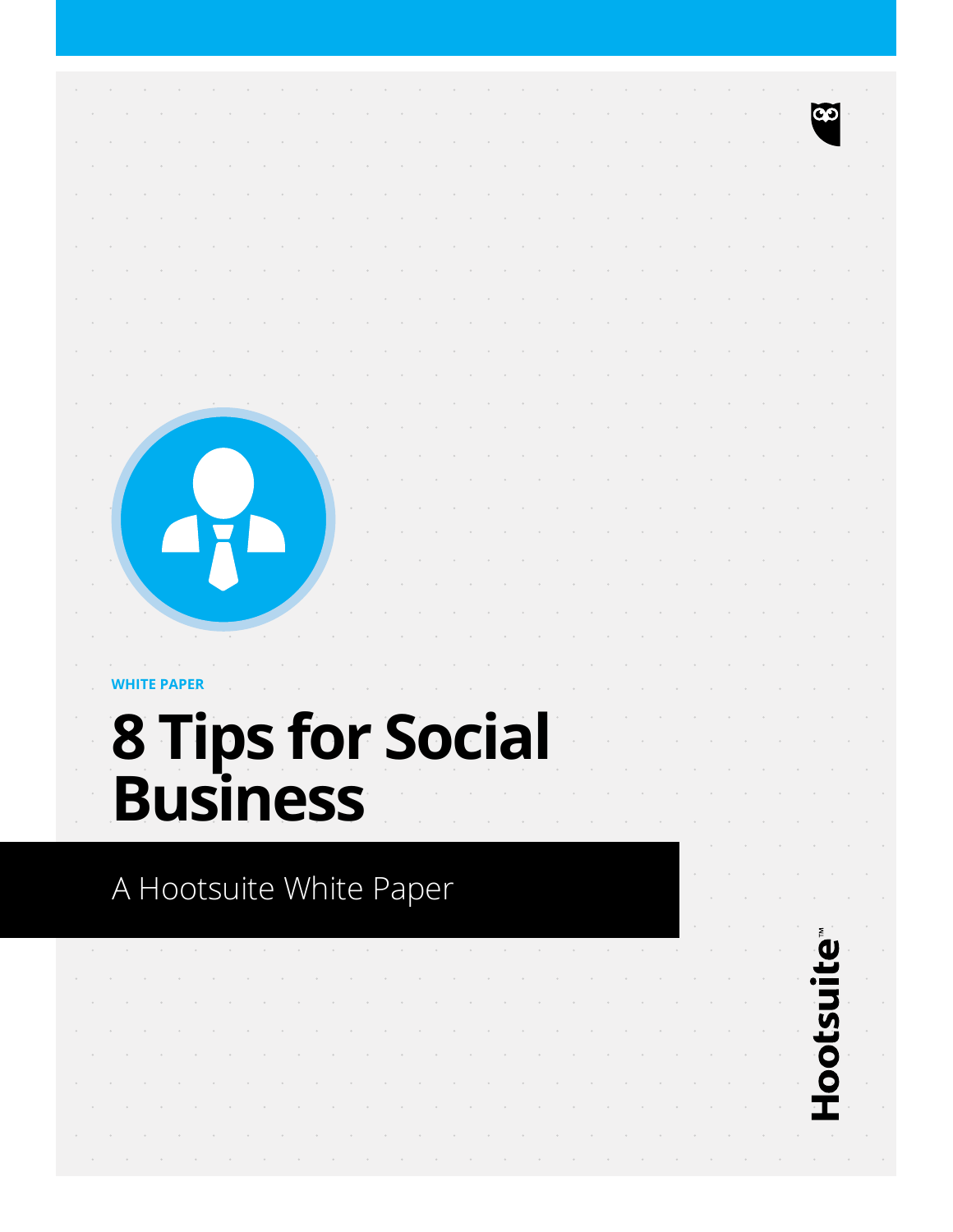### **8 Tips for Social Business**

A Hootsuite White Paper

Social is now a pivotal point for business transactions. It's no longer new and is mature beyond the point of being an enjoyable way to pass the time or play games. Social media is, however, young enough that best practices for social business are still being carved out – the standard for enterprise integration of social media has yet to be drawn.

The future of business engagement on all levels, whether it be from a sales, HR, customer service or marketing standpoint, is inherently social. It's where your customers dwell and is now the first language of the next generation of customers and employees alike. Your business is becoming social, and understanding how is the key to success. This paper outlines the path to success in eight simple steps that you can use to implement and evaluate social within your various teams and departments.

#### **Understanding Social Business**

What is social business, exactly? At the simplest level, social business is when any organization engages with an audience either internal or external, maybe both, using one or many social platforms. This principle applies to businesses of all manner, including boutique fashion designers using Twitter to let eager bloggers and shoppers know that next season's pieces are en route to retail outlets. Or maybe you're a globally distributed corporation using multiple social platforms to prospect for sales leads, amplify your corporate culture to support HR, and allow teams to collaborate inter-departmentally, across time zones and diverse cultures. Both examples could be described, reasonably, as practicing social business albeit they occupy positions on either end of a spectrum we define as the **Social Media Maturity Model**.

It's important to state there is no correct level of Social Maturity. It's not a competition. You don't win by reaching the Social Enterprise stage of the Social Maturity Model, nor are you necessarily a better practitioner of social business by being there. We've merely observed that these stages exist and some organizations pass through them sequentially on the way to being a fully engaged Social Enterprise. Others will stay at the Social Team or Advocate stage permanently as the size and scale of their needs simply don't justify the expansion and necessary provision of resources that goes along with it.

We do find it's helpful for organizations to define where they are in their Social Maturity in order to better understand their present situation and, in cases where it's appropriate, to prepare to scale and expand a social offering. Ultimately it's about knowing where you're headed so you can do a little groundwork before you get there.

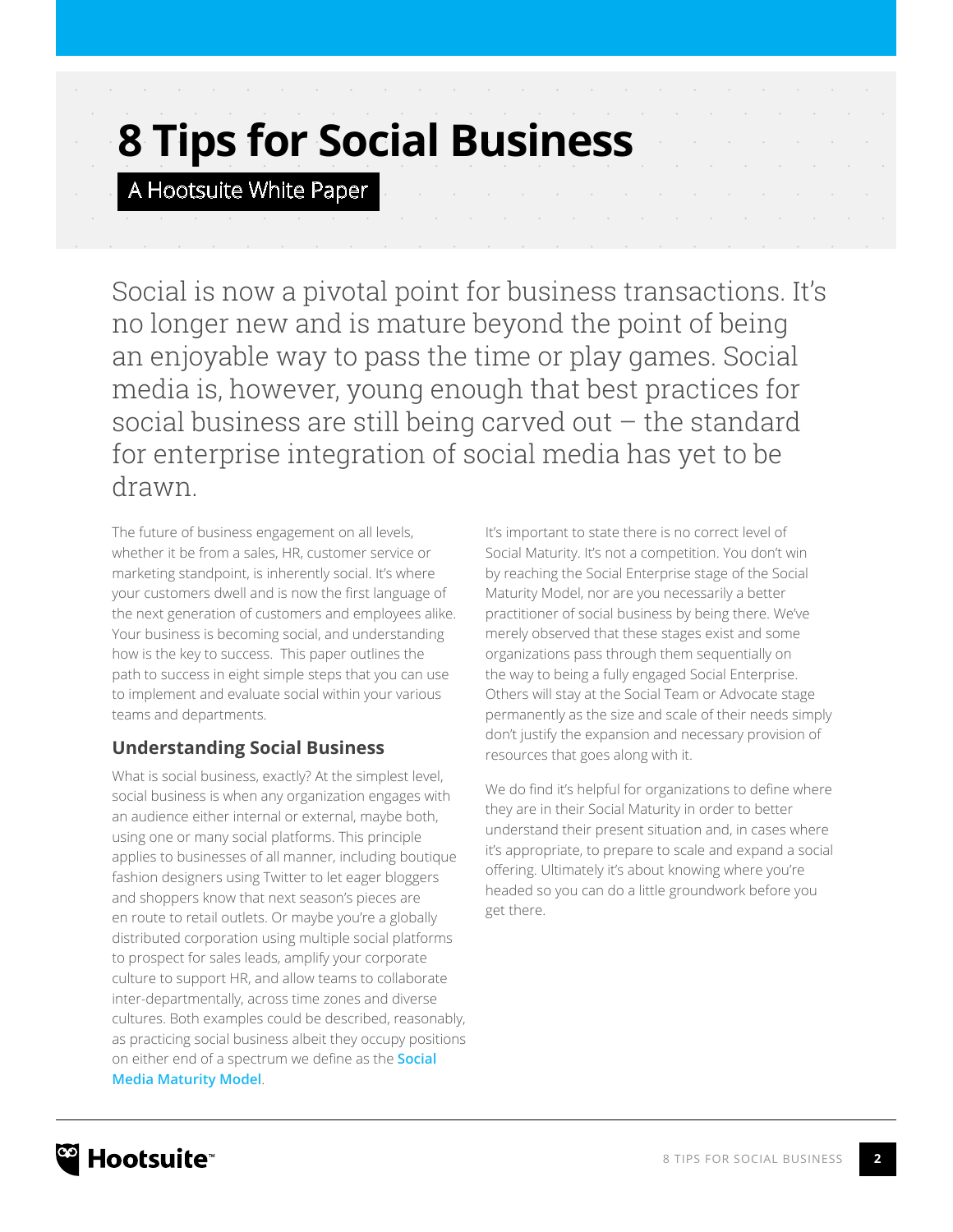**Social Advocate:** This is social engagement at its simplest stage. At this stage, social is in the hands of a single individual within an organization. This person usually has strong personal social involvement and may have emerged from within the organization as a logical leader in social, or perhaps hired specifically to tackle social for the organization – the social expert.

**Social Teams:** A Social Advocate can only do so much. Enter the social team. Typically the Social Team is departmentally focused. In the early days of social, these teams were nearly all centered around marketing or PR, but more recently we're seeing the spread of social teams throughout an organization.

**Social Business:** Once you have a number of social teams operating in separate departments, you're on your way to the Social Business stage. A more telling and significant sign is the way an organization handles the socially native concepts of openness and transparency. Is your organization having open dialogue in front of its customers, partners, and even competitors?

**Social Enterprise:** A Social Business operating across time zones or cultures. You have good policy governing social engagement that empowers your teams to engage customers directly. You're turning the tools you've used to engage outwardly with customers inward to foster better internal collaborative practices.

The numbers support the increased application and scaling of social in business, particularly at the enterprise end. [A McKinsey Global Institute study](http://www.mckinsey.com/insights/mgi/research/technology_and_innovation/the_social_economy) that looked at applying social across the consumer packaged goods, retail financial services, advanced manufacturing, and professional services sectors estimated social could contribute up to \$1.3 trillion in value in those areas. A full two-thirds of that value lay solely within improving communication and collaboration across enterprises, an area which is hugely under-developed with the same report stating that only 3 percent of enterprises are currently fully socially networked. But with over half, 52 percent, of managers confirming the importance of social to their business today and [82 percent](http://sloanreview.mit.edu/feature/social-business-value/) agreeing to its importance within the next three years, good preparation and planning for the growth of social business, both inside and outside the firewall, is now top-of-the-to-do-list critical.

#### **Tip 1: Evaluate:**

After taking stock of your organization's position on our Social Maturity Model, it's time to ask a few questions. First, where have you already or where do you plan to deploy social programs and against which goals? In either case, avoid considering social in a vacuum. Take the time to understand where it best fits your organization and how to integrate it into existing organizational and departmental goals. You're not reinventing wheels for social, just using it to make the ones you have turn faster.

Where will it allow you to reach the customers or stakeholders who most crave deeper, richer dialogue? Perhaps it's the marketing department, the traditional home of social media in business, but that's not a given. Perhaps it's HR? Maybe you're better to consider developing a robust internal social ecosystem, harnessing the power of inward-facing social before you look outward? How are you going measure and quantify the success of social programs? Look beyond vanity metrics such as Likes and Follows and try, for example, [to find a direct link between conversation](http://blog.hootsuite.com/caesars-adobe/)  [and conversion](http://blog.hootsuite.com/caesars-adobe/). Focus on influence and analytics over inflating a group size or follower base.

What can you reasonably afford to dedicate to social in terms of time and tools? The allocation of human resources is far and away the most significant cost tied to social. What will your team(s) look like? Identify leadership within your organization or begin the hunt to find it from the outside. With your team(s) in place, educate and cross-train team members so that they can be rotated across different areas of specialization. Empower your people. We practice this at Hootsuite as a way of providing our people the ability to engage our customers multi-dimensionally rather than silo-ing expertise department to department.

Look for a reliable and scalable social tool that centralizes control over your social platforms and puts the power to listen, engage, collaborate and analyze in the hands of your do-ers, practitioners and experts. Make decisions about which platforms you will be active on or where you may need to consolidate existing accounts. Observe the largest organizations in your industry vertical and learn from their successes and mistakes. Engage them in conversation about the future of social in your industry. Look deeper than the usual social suspects like Facebook and Twitter to other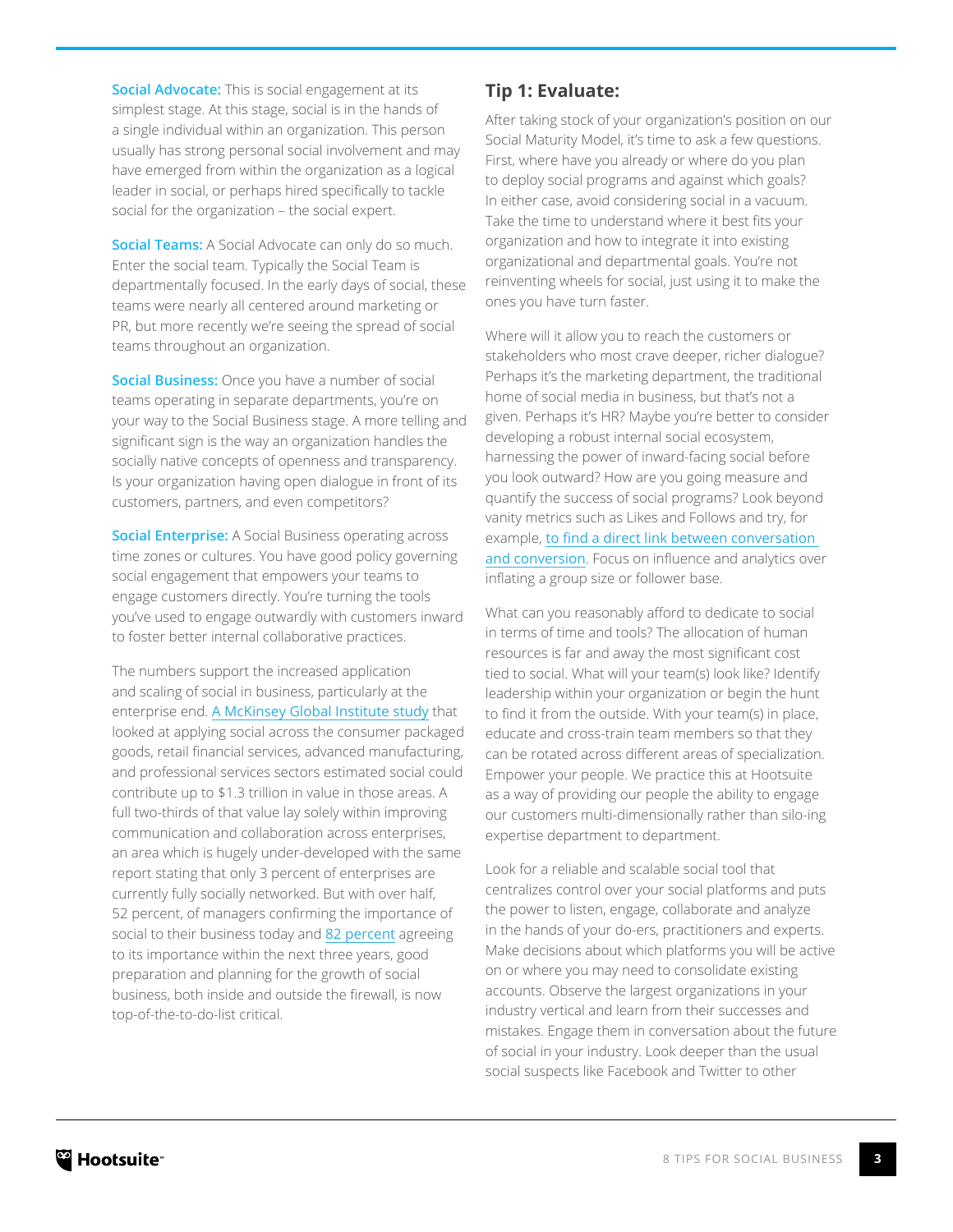platforms like Quora or Get Satisfaction where you may have existing communities of powerful unpaid social advocates already at work on your behalf.

#### **Tip 2: Organize**

While you want to centralize control over your social platforms with a social tool like a dashboard, you want to de-centralize the conversations you have over them. To do that, you need to empower your practitioners and teams to engage your customers in conversation directly. Imagine the opposite of the hub and spoke model – fully distributed content creation arising from each point of contact independently. The City of New York (CNY), in moving toward achieving their goal of becoming the [world's leading digital city](http://www.nyc.gov/html/digital/html/roadmap/roadmap.shtml), embedded a Social Advocate in each of its agencies allowing autonomous control over departmental messaging. Empowered autonomy of this kind becomes particularly relevant on a global scale where a centralized approach may not respect or understand cultural differences at the micro level.

Consolidate your efforts. Each CNY Social Advocate also belonged to a center of excellence run by the CNY Digital Media team that fostered collaboration, co-ordination on messaging and sharing of learning around best practices. [Hearst Publishing and Time](http://www.huffingtonpost.com/rachel-sterne/nycs-digital-roadmap-2011_b_1200550.html)  [Inc.](http://www.huffingtonpost.com/rachel-sterne/nycs-digital-roadmap-2011_b_1200550.html) have digital leadership that identify top performing social properties, and share stories of success crafted by the teams that run them. Transferring knowledge and best practices from digital leaders to team members further educates and empowers your Social Team to contribute to the conversation. Should the need or the desire to scale your social program arise, you have pre-trained your next generation of [social leadership](http://blog.hootsuite.com/video-seagate). Your social tools should also be able to grow along with you, enabling growth by being modular and flexible to facilitate even further decentralization, expansion, and conversation.

#### **Tip 3: Listen & Learn**

There's no question. People are talking about your organization. And if by chance they're not, then they're talking about your competitors and starting a conversation you'll have trouble being a part of. Don't let your organization get left behind. Amazon founder, Jeff Bezos once described your brand as, "what people say about you when you're not in the room." Today, not only do you have an opportunity to be in the room but to take an active role in the conversation itself.

Good search practices start with monitoring for mentions – the good, the bad and the ugly – of your organization, but can also focus on topics related to your business where you may wish to become an influencer. At Hootsuite we monitor for off- as well on-brand messages in order to assist users who may not spell Hootsuite correctly 100 percent of the time. Undoubtedly Hilton adjusts its search parameters to

#### "The conversation is happening about your brand whether you're a part of it or not."

*Seth Godin.*

exclude mentions of either Paris or Perez. With social, it is also possible to monitor certain users or organizations closely without them knowing you're listening.

Gather your feedback. There are some interesting disconnects between consumers' and businesses' perceptions on why people engage with organizations via social media. [73 percent](http://www.ibm.com/midmarket/uk/en/att/pdf/GBE03391USEN.pdf) of businesses feel consumers want to learn about new products while only 51 percent of consumers give that as a reason. 61 percent of businesses think consumers want to be part of a community. Only 22 percent of consumers support that thought while 61 and 55 percent of consumers want discounts and to purchase something respectively. Better monitoring, listening and analysis of conversation and feedback could lead to programs across departments from advertising to customer service, HR or sales to close these gaps and build more empathetic, customer-centric relationships.

#### **Tip 4: Engage to Build Community**

While each brand will have it's own communication style, there is a right way and a wrong. The most important thing you can do is to acknowledge the voice of the customer, really hear and respect what they are saying. If what you're hearing is a complaint, let them know a resolution is being sought, then follow through on that resolution to the best of your organization's ability. Once again, don't consider social in a vacuum. Integrate your response with existing channels and let the most appropriate channel lead the way to resolution.

Listen and pick your moments. If sales are a priority, nurture potential leads with relevant and helpful content. Make sales through engagement. The age-old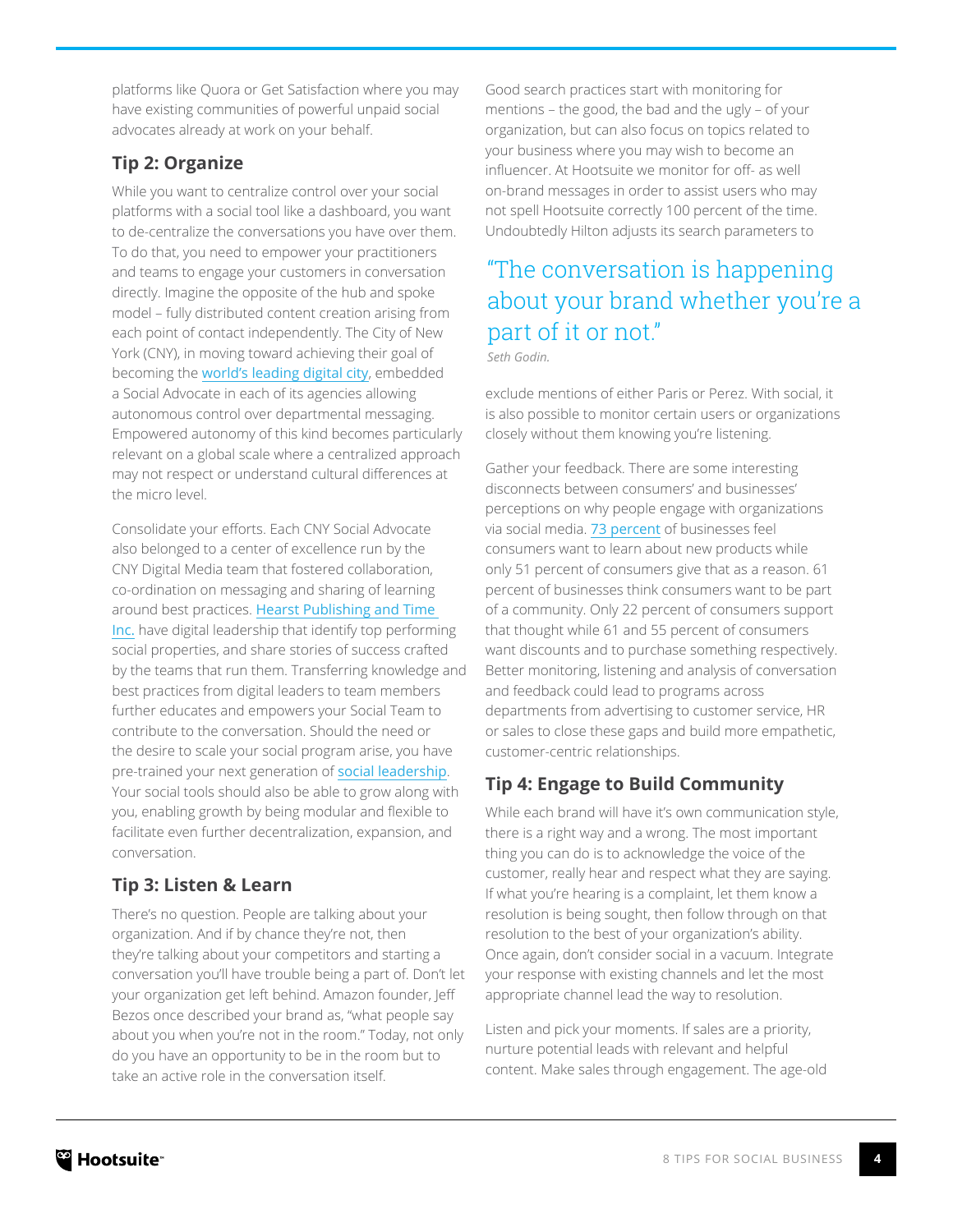sales maxim, "Make a friend first, a sale second" still applies to social, only even more so due to social's ability to amplify positive, or negative, experiences.

Give advice. Hilton Hotels takes an entirely non-sales oriented approach with [@HiltonSuggests](http://twitter.com/HiltonSuggests) by taking an engagement for engagement's sake position. Hilton monitors online conversation for travelers looking for recommendations all over the world. Acting as a quasi global concierge, [@HiltonSuggests](http://twitter.com/HiltonSuggests) steps in to offer accommodation advice to travelers whether a Hilton is a viable option or not.

Perks don't hurt. As mentioned above, 61 percent of consumers use social to look for discounts. Social is obviously a great way to highlight promotions and deals, but make them appropriate and relevant to your brand. For example, why would a bakery give away an iPad? Promotions of this kind are common and can build vanity metrics such as Likes or Follows, but those need to be balanced with engagement. How engaged are iPad fans with bakeries? Fans of customized cakes are much more likely to be highly engaged and even influential to a fledgling bakery. Fewer more influential followers trump hordes of deal hunters every time. With Hootsuite's custom URL parameters, our bakery could even track conversions arising directly from their posts to Twitter, Facebook or LinkedIn and put that iPad to use around the office.

#### **Tip 5: Collaborate**

Share learning internally. Encourage your Social Teams to distribute new learning both within the Team and your organization as a whole. Keep an ongoing loop of discovery and dissemination where best practices, positive messaging or common questions are put forward for comment or collaboration. A social platform like Yammer is an exceptional tool for supporting secure internal conversation and exchange of ideas.

Ultimately better internal collaboration supports improved external engagement, keeping messaging consistent, intelligent and brand-appropriate. The New York Public Library [@NYPL](http://twitter.com/NYPL) uses Hootsuite to coordinate a decentralized team of experts.

Rather than impose a centralized Social Team to respond to inquiries, [@NYPL](http://twitter.com/NYPL) tapped into the existing, extraordinarily deep knowledge base of librarians by training and empowering them to use social.

As the largest online public library in the world,

[@NYPL](http://twitter.com/NYPL) receives a very high volume of inbound requests. Using Hootsuite, the [@NYPL](http://twitter.com/NYPL) experts are able to, through a shared dashboard, assign inquiries to the appropriate area of expertise, collaborate departmentally on a response, share and edit as necessary and schedule the response to go out at a time their audience is most likely to receive and read it. Visits to the library's website coming from Twitter [increased more than 350 percent](http://blog.hootsuite.com/nypl-case/) in one year.

#### **Tip 6: Secure**

Fear over losing control is an understandable barrier to implementing social media across an organization. It is important to note that mistakes are preventable. While perhaps confusing personal and branded accounts, an employee of Chrysler's social media agency with access to the [@ChryslerAutos](http://twitter.com/ChryslerAutos) account tweeted using [questionable language]([http://mashable.com/2011/03/09/chrysler-drops-the-f-bomb-on-twitter/) to comment on the driving abilities of fellow Detroiters. A Red Cross employee, in a similar slip-up, professed her love for [#gettngslizzerd](http://mashable.com/2011/02/16/red-cross-tweet/]) with her favorite Delaware beer brand on [@RedCross](http://twitter.com/redcross). In each case, the missteps were handled well and the damage to each organization was more along the lines of temporary embarrassment than anything permanent, but why not stop them before they occur?

Hootsuite developed Secure Profiles specifically in response to instances like these to put a solid measure of prevention in place. This provides an extra prompt when publishing to important branded accounts, preventing errant posts intended for personal accounts.

Limited Permissions is another unique security feature. Hootsuite offers multiple levels of account access and places limits on which team members can participate in outbound social conversation directly. The Limited Permissions puts control over publishing firmly in the hands of those who are most trusted. Your social tools should too.

Team members are also easily added and removed as organizations expand and contract. Removal is instantaneous in the event that a team member isn't exiting on good terms. The now infamous [@MarcJacobsintl](http://twitter.com/MarcJacobsintl) intern [meltdown](http://mashable.com/2011/03/28/marc-jacobs-twitter-intern-meltdown/) where CEO, Robert Duffy was described as a "tyrant" by an over-worked intern would have been prevented by using Hootsuite's Limited Permissions setting to limit his access to publish without approval.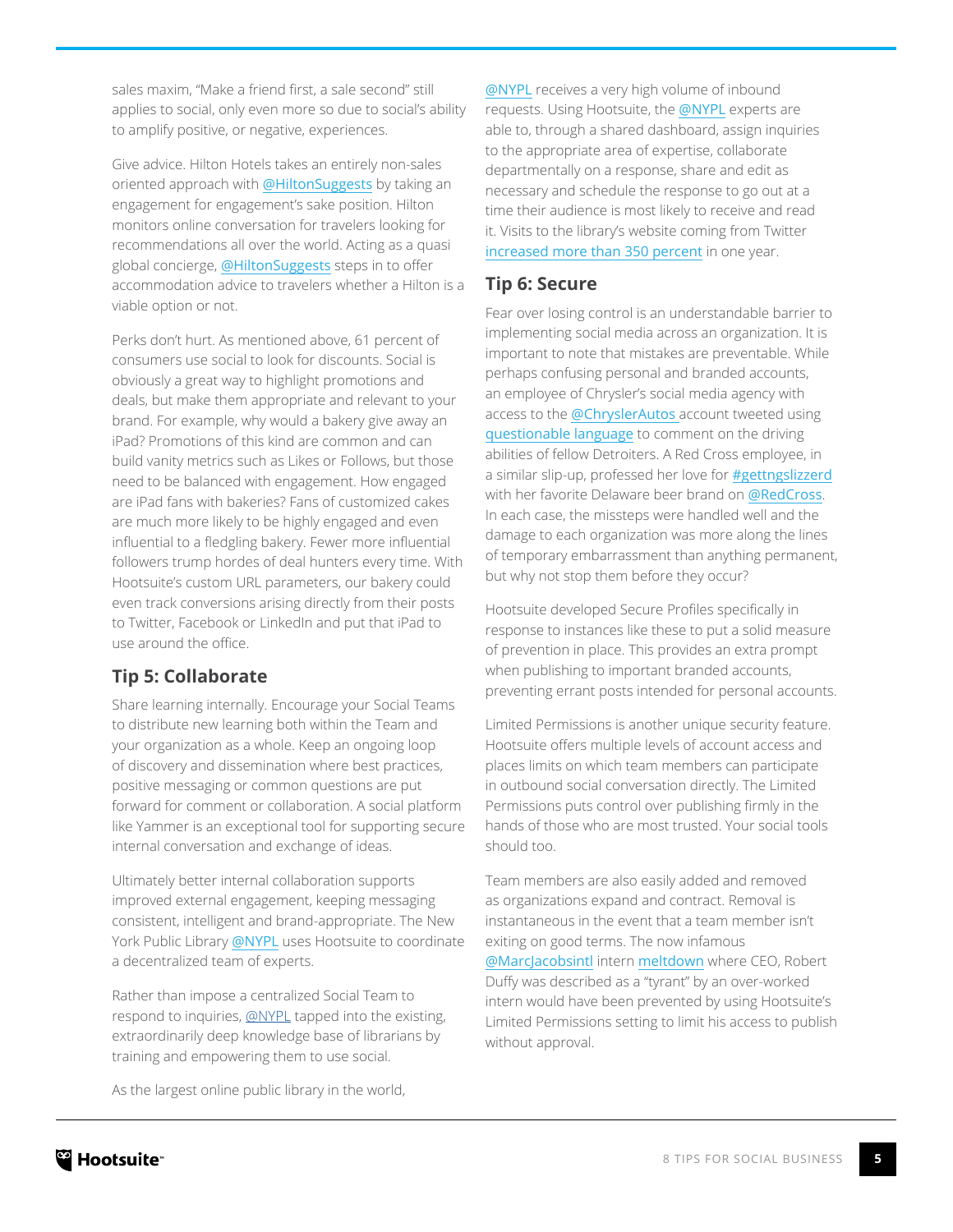#### **Tip 7: Measure ROI**

It's important for social data to be relevant to stakeholders within organization, but often they speak only to the practitioners. This makes it difficult to communicate value, or to make important decisions related to the use or investment in social media for the organization. It does not need to be so. Tie social to the big picture by linking it to organizational and departmental goals. Users can start with tracking the Like, @mention, Retweet or Follow, but tap in to the power to go much further and deeper. Build the capacity for measurement into every social action. Use URL shorteners, like our own ow.ly links, to track your click-throughs. Integrate Google Analytics and Facebook Insights to track on-site conversions or drill in to geographic disparities in data.

For the first time ever, you're able to track the path from social message to conversion and attach a dollar value to individual social messages against Key Performance Indicators. You're able to see which social platform performs best against certain kinds of messaging, analyze which of your Social Advocates is driving more revenue per message and understand what times of day work best for which kinds of communication. MediaLeaders, working on behalf of The Palms Hotel in Las Vegas, ran a [compelling pilot study](http://blog.hootsuite.com/anatomy-tweet-case/) of this capability in 2011 where they were able to directly link room reservations to individual tweets.

Reporting is important. With Hootsuite you can use data gained from, Facebook Insights, Google Analytics, Google+ Pages Analytics, Twitter Profile Stats, our own custom ow.ly Click Stats to generate easy, drag and drop social analytics reports shared easily by email. More importantly, you can analyze that data to optimize future programs and messaging.

#### **Tip 8: Amplify**

Double down. One of the benefits of good measurement and understanding of your data is the ability to hone your messaging and understand what did and didn't work from a content perspective. Organic social is testing your content for you. Paid social allows you to commit dollars with data-backed belief in your programs and messaging. Invest in promoted tweets, accounts or trends across social platforms or accounts that have already demonstrated the highest yield. Invest in social tools that allow you to scale your programs effectively across teams, departments, geographies, brands etc. in order to build social media success into your strategy.

#### **Conclusion**

With these 8 Tips, you're better positioned to go forward and succeed in social business, whether you're at the Social Advocate, Teams, Organization stage of Social Maturity. With the next generation of consumers and employees adopting social as their media of choice, the future of business and the future of social are inextricably linked.

The time is now. One day, in the not-too-distant future, there will be no more social business. The adjectification era of social as it relates to business will be past as social's integration into business completes itself. Social will simply be business, business will simply be social. Today you have eight more ways to get you there.

To find out more, visit [enterprise.Hootsuite.com](http://enterprise.hootsuite.com)